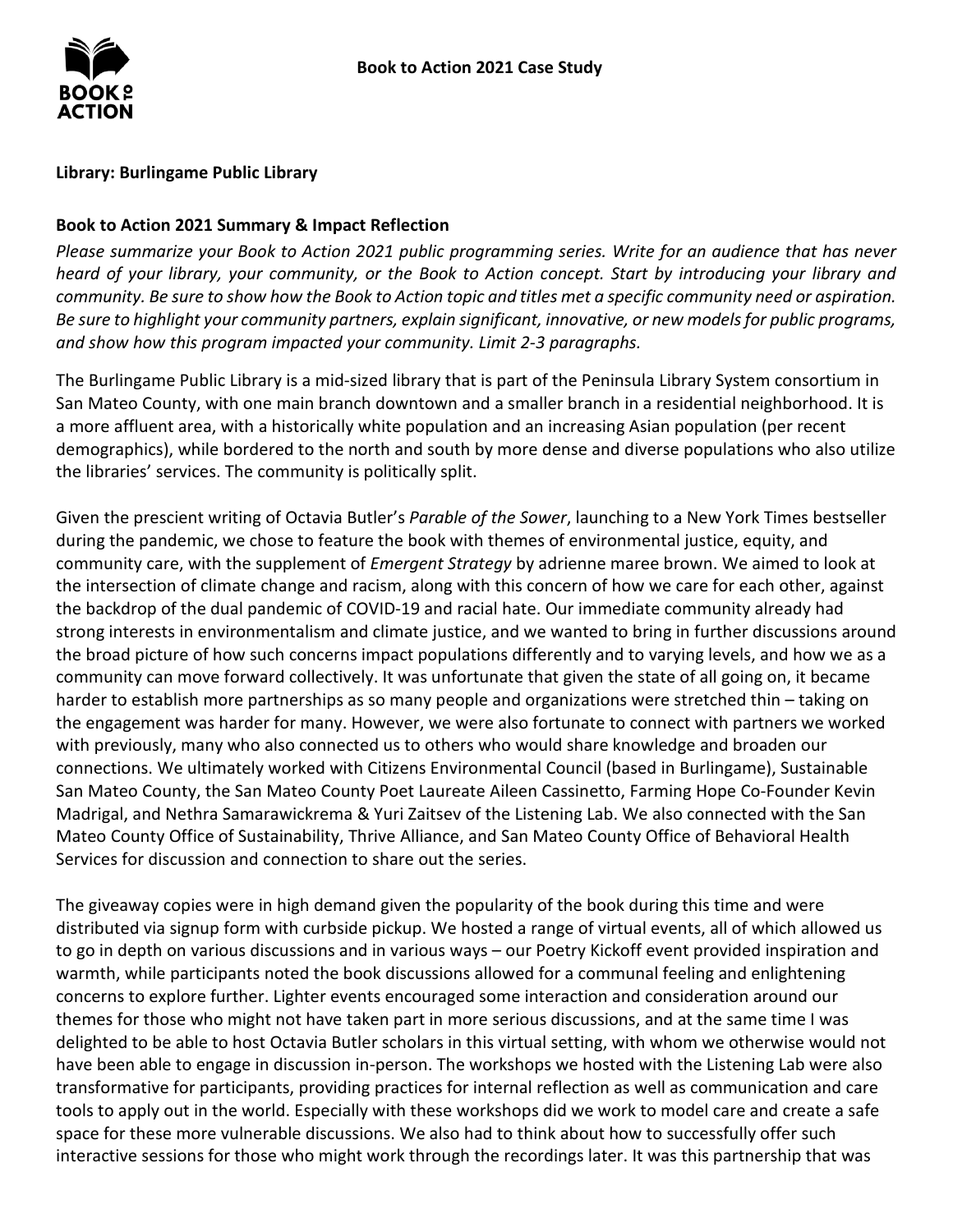especially enlightening and inspiring for how we can establish such a practice of care and community in the future.

# **Community Member Quotes**

*Please enter 1-2 community member quotes from surveys or public comments that may be anonymized and used in future grant applications and program model sharing.* 

# Survey response, Burlingame Reads Poetry Kickoff 4/7/21:

 "It was so necessary and powerful to hear poets talk about issues of race and current events. We need poetry to give us hope and guide us. The library is doing such necessary and inspiring work for our community."

Survey response, Listening Lab Workshop: Self Care for Community Care 5/25/21:

 "It was SO great! My mind is literally blown away and I need some time to just soak in all the great insights and thoughts that came up during this event/conversation. Highly recommend this free flowing workshop to anyone and just feeling seen and healed by this open dialogue."

# **Impact on Professional Development**

 *What professional takeaways would you share with others looking to improve community engagement with adults & intergenerational groups? Please summarize how participating in the Book to Action 2021 initiative impacted you and your team's professional development. As a result of participating in this program, what skills did you or your team learn?* 

 who could take part in such conversations – especially with what we ultimately chose to discuss, and with the intersectional aspects of the themes of equity, sustainability, and health that were chosen for Book to Action 2021. The initiative drove us to consider how to engage with people in different ways, especially from a The initiative drove us to research more about civic engagement in the community, and what organizations and grassroots efforts exist locally. It also expanded how we could think of engagement, partnerships, and distance/virtually, and offered a great deal of skill-building and practice with planning a large series, along with discussion-moderation with a group of people who might not know each other, and the unknown possibilities of where the discussions could go.

 events only reach a more homogeneous set of people, or present a dominant perspective or voice, it is also important and dynamic way for people of all ages to engage as well, and the interplay of fun, thoughtful, and more serious engagement offerings can help expand and invite people to see the library as a place for them. To improve community engagement with adults and intergenerational groups, it is important to look at common topics of interest – built in to Book to Action given we are all affected by the civic issues in our community – and think about what events could reach various ages and interests. If common presenters or great to examine what opportunities exist to uplift or highlight other voices. The use of art is such an

# **Final Words of Advice**

*What brief bit of advice (1-2 sentences) would you give to library staff members interested in coordinating a Book to Action or similar community engagement series for adults and intergenerational groups in their community?* 

 If possible, work with grassroots groups in the area and see how you might help them in partnering, and and materials that are engaging and interesting to those who may otherwise not know as much about the hopefully work with a group that is also very excited about the engagement series. Look to speakers, groups, topic if possible, and consider that even small discussions can have a huge impact!